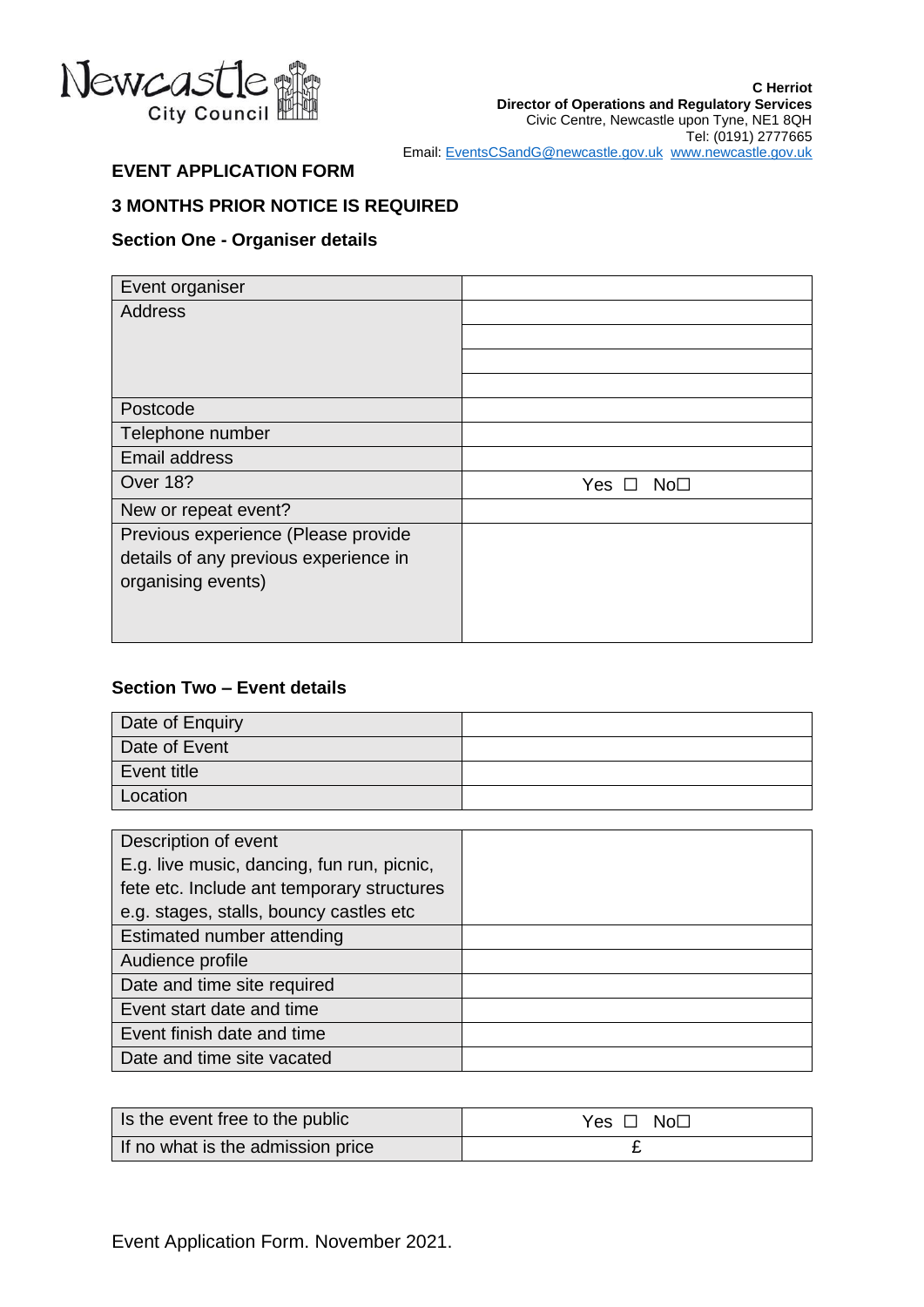

# **Section Three – Land Ownership**

You must ensure that you have checked who owns the land/ venue where your event is to be held and obtained permission to use it, having considered its suitability for the event, taking account of any potential hazards and restrictions present. Agreement (in principle) must be obtained from the relevant Land Manager before proceeding with the process. You will need to address any potential hazards/restrictions associated with the land/location/venue in your event management plan and risk assessments.

| You must have obtained agreement in        | Attach contact details of the Land   |
|--------------------------------------------|--------------------------------------|
| principle from the Land Manager to use the | Manager who has granted agreement in |
| land                                       | principle                            |

## **Section Four – Site plan**

A detailed site plan showing positions of stalls, marquees, arena, exhibition units, car parking etc. and a list of programme items is required. In respect of races etc. a detailed route plan which must also show location of route marshals, must be provided.

| You must have a suitable site / route plan | Attach site / route plan |
|--------------------------------------------|--------------------------|
| as detailed above                          |                          |

# **Section Five – Insurance details**

Event organisers are required to hold a current policy of Insurance in respect of Public Liability or Third-Party risks (including products liability where appropriate). The relevant limit of indemnity shall be an amount approved by the council's Risk and Insurance Section and Legal Section. A level of £10 million PLI cover will normally be required. However, depending on the type of event an increased amount of cover may be required (in certain circumstances, a lower level of cover may also be acceptable and will be assessed on a case by case basis).

| You must have obtained suitable public | <b>Attach policy document</b> |
|----------------------------------------|-------------------------------|
| liability insurance                    |                               |

## **Section Six – Event Management Plan**

An Event Management Plan (EMP) is an essential document which outlines all of the elements of the event. Depending on the nature of the event, the EMP should include an outline of the event, the event management hierarchy, a site safety plan, a crowd management plan, a transport management plan (if relevant), a welfare plan, an emergency plan, a medical plan, a weather plan, a communications plan, detailed security arrangements, detailed first aid arrangements, a noise impact assessment, amongst all other relevant details of the event.

| You must have a suitable Event  | <b>Attach Event Management Plan</b> |
|---------------------------------|-------------------------------------|
| Management Plan for your event. | document                            |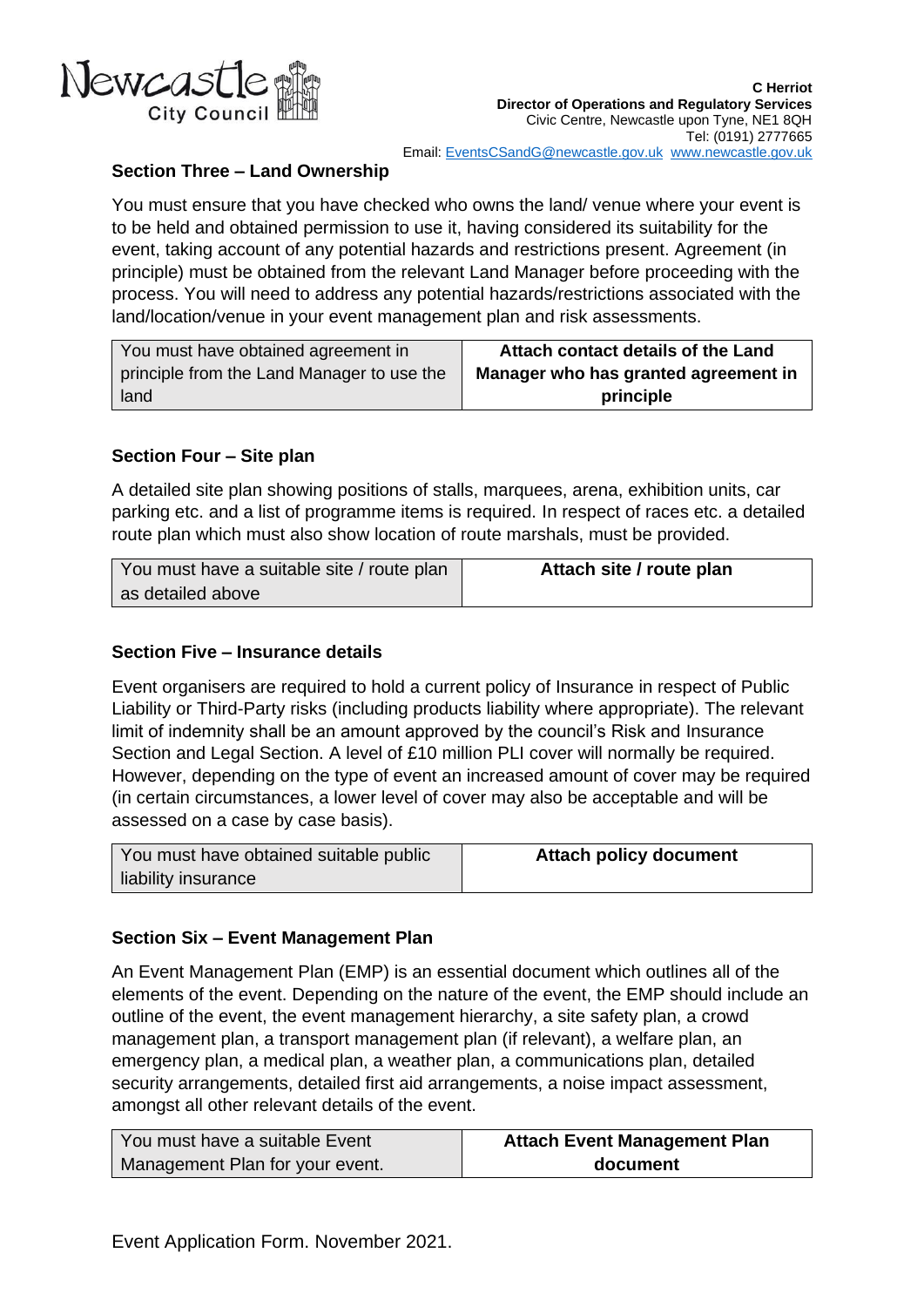

# **Section Seven – Risk Assessment and Fire Risk Assessment**

Taking all the above into consideration, you should establish which specific hazards require individual risk assessment. Initial assessments should be undertaken and any remedial action specified in the updated event management plan (EMP). A timescale should be specified where necessary.

| You must have a suitable Risk       | <b>Attach Risk Assessment and Fire Risk</b> |
|-------------------------------------|---------------------------------------------|
| Assessment and Fire Risk Assessment | <b>Assessment documents</b>                 |
| for your event.                     |                                             |

Guidance on Fire Risk Assessments can be found on the following website [www.gov.uk/government/publications/fire-safety-risk-assessment-open-air-events-and](file://///eec/phep/Events/A%20Review/Nicole%20-%20documents/www.gov.uk/government/publications/fire-safety-risk-assessment-open-air-events-and-venues)[venues](file://///eec/phep/Events/A%20Review/Nicole%20-%20documents/www.gov.uk/government/publications/fire-safety-risk-assessment-open-air-events-and-venues)

## **Section Eight – Additional information**

Do you intend to utilise or permit any of the following attractions at the event? If so, please tick the appropriate boxes (some of these may not be permitted at all sites).

| Fireworks/Pyrotechnics  | Portable staging                                  | Motorcycles            |
|-------------------------|---------------------------------------------------|------------------------|
| Carnival/procession     | Fairground equipment                              | Food concessions       |
| Aircraft/Drones         | <b>Balloon launch</b>                             | Parachutists           |
| <b>Hot Air Balloons</b> | Horses/other animals                              | Market stalls          |
| <b>Inflatables</b>      | <b>Temporary structures</b><br>(tents / marquees) | Other (please specify) |

Have arrangements been made for any of the following event? If so, please tick the appropriate boxes.

| <b>Stewarding/Security</b> | Lost children point       | Power supply       |  |
|----------------------------|---------------------------|--------------------|--|
| On site                    | Refuse and litter control | Access /Egress for |  |
| communications             |                           | emergency vehicles |  |
| Welfare facilities         | <b>First Aid</b>          | P.A System         |  |
| Event signage              | Door supervisors          | <b>Toilets</b>     |  |
| Barrier / fencing          | Water supply              | Portable generator |  |

#### **Section Nine – Highways requirements**

| Do you anticipate the need for: |                            |
|---------------------------------|----------------------------|
| Road closure                    | Yes $\square$ No $\square$ |
| Traffic diversion               | $Yes \Box No \Box$         |
| Car park closure                | Yes $\square$ No $\square$ |

For a temporary road closure in Newcastle, complete our [online application form.](https://newcastlecc-self.achieveservice.com/en/AchieveForms/?form_uri=sandbox-publish://AF-Process-5906c3ed-3b8a-47a5-b176-80b94129e02f/AF-Stage-46e91736-602d-4033-9705-3b61676cc85d/definition.json&redirectlink=%2Fen&cancelRedirectLink=%2Fen&consentMessage=yes)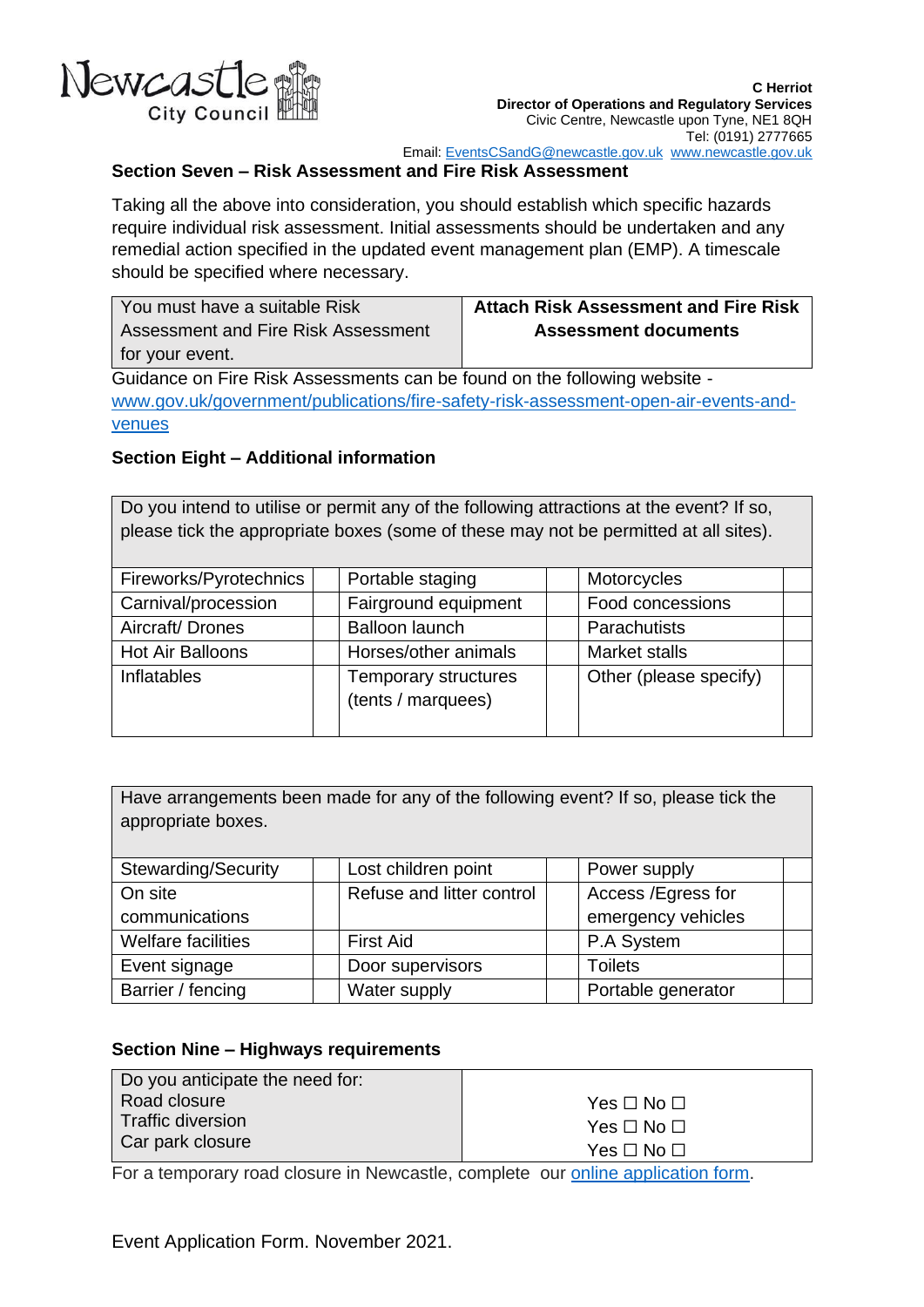

Email: [EventsCSandG@newcastle.gov.uk](mailto:EventsCSandG@newcastle.gov.uk) [www.newcastle.gov.uk](http://www.newcastle.gov.uk/)

Progressing the legal order for the closure takes 6-8 weeks, so applications must be submitted a minimum of 8 weeks in advance of the date required.

Please note that making an application for a road closure does not automatically guarantee that permission will be granted, your application will be assessed and one of our engineers will contact you to advise if your proposals can be accommodated. You can apply for a Temporary Traffic Regulation Order (TTRO) if restrictions are needed to:

- allow an event to be held
- enable members of the public to watch the event
- reduce the disruption to traffic likely to be caused by the event.

#### **Section Ten – Licensing requirements**

You must apply for any necessary licences required for the event. In most cases, organisers will need to submit a Temporary Event Notice, to the Licensing Authority (Newcastle City Council) and to Northumbria Police. However, there are restrictions on the use of Temporary Event Notices and it may be necessary to apply for a full premises licence or the use of a Premises Licence for the location of your planned event. A Premises Licence application can take up to two months so organisers will need to apply in advance. In either case, please contact the Licensing Authority Office for advice. Please note that Newcastle City Council is the Premises Licence holder for a number of parks and public spaces in the City of Newcastle.

| Do you intend to involve any of the following licensable activities at the event? If so, |  |  |
|------------------------------------------------------------------------------------------|--|--|
| please tick the appropriate boxes (some of these may not be permitted at all sites).     |  |  |
| The retail sale of alcohol                                                               |  |  |
| The supply of alcohol by or on behalf of a club to a member or to the order of a         |  |  |
| member                                                                                   |  |  |
| The Provision of regulated entertainment                                                 |  |  |
| Performance of a play                                                                    |  |  |
| Exhibition of a film                                                                     |  |  |
| Indoor sporting event<br>٠                                                               |  |  |
| Any playing of recorded music                                                            |  |  |
| Performance of dance                                                                     |  |  |
| Boxing or wrestling entertainment                                                        |  |  |
| Performance of live music                                                                |  |  |
|                                                                                          |  |  |
| The provision of late night refreshment (only applied after 23:00 and before             |  |  |
| 05:00                                                                                    |  |  |

## **Final Checklist**

Please confirm that you have included, where possible, the following documents as part of your submission with the Event Application Form. This will assist in the processing and consultation in respect of the event. We may request additional documentation, as deemed appropriate.

Event Application Form. November 2021.